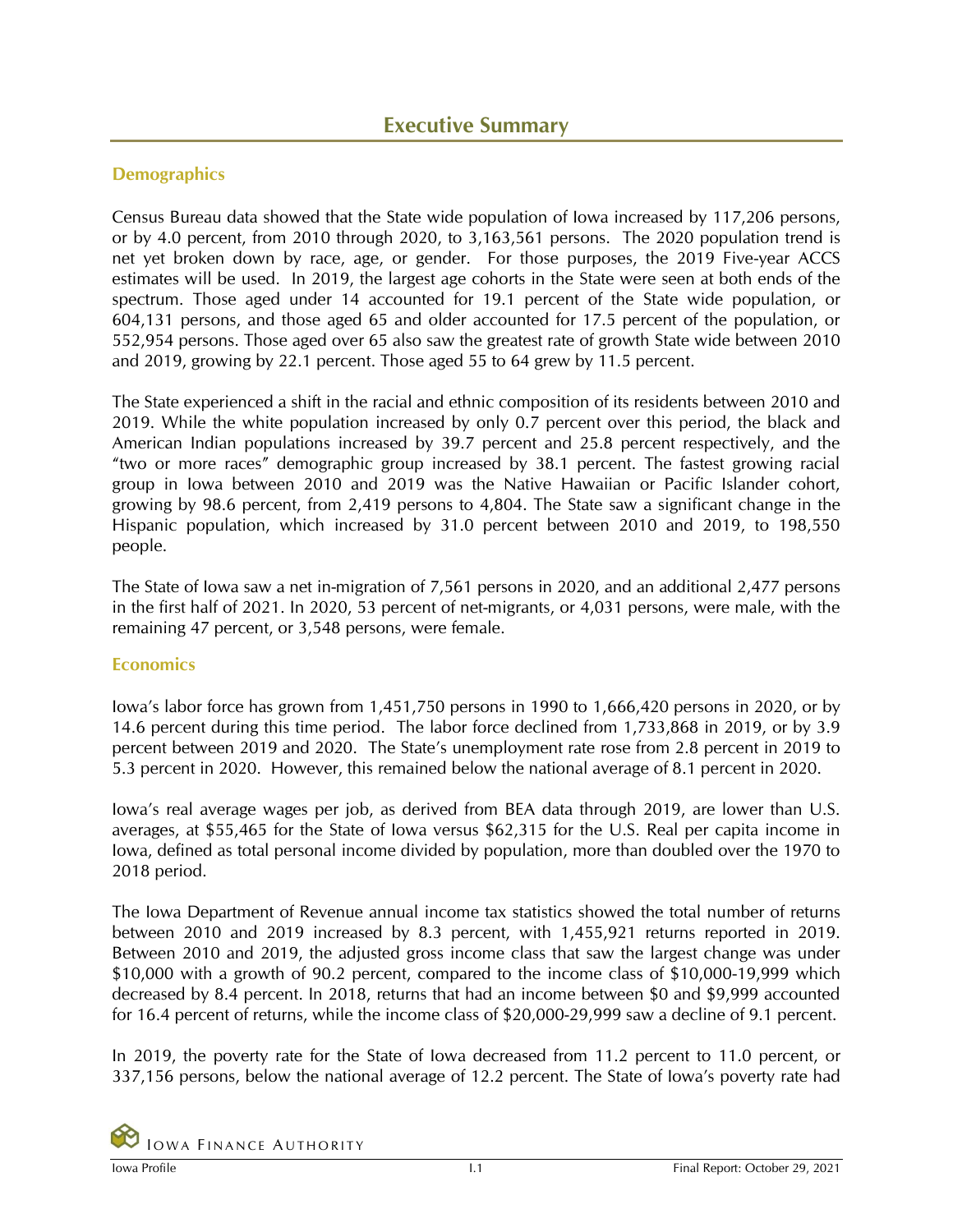been trending down since a peak of 12.7 percent in 2011, but has seen increases in 2018. The national poverty rate has seen a similar trend.

## **Housing**

Between 2010 and 2019, the number of housing units in Iowa increased from 1,336,417 to 1,418,626 units, or by 6.2 percent. In 2020, the State of Iowa had a total of 12,626 total housing units permitted, including 8,636 single family units. Single-family construction usually represents most residential development in the State. Single family permits peaked in 2005 during the buildup of the housing bubble and reached a low of 5,705 in 2009 during the great recession.

Over 90.6 percent of housing units were occupied in 2019, down from 91.4 percent in 2010. Owner-occupied housing also fell between 2010 and 2019, from 72.1 percent to 71.1 percent. Meanwhile, renter-occupied housing units increased from 27.9 percent in 2010 to 28.9 percent in 2019. Vacant housing units grew during this same period, from 8.6 percent in 2010 to 9.4 percent in 2019.

The disposition of vacant housing units shifted between 2010 and 2019. While for rent units declined from 27.7 percent in 2010 to 19.8 percent in 2018. Meanwhile, "other" vacant units grew from 31.5 percent in 2010 to 42.4 percent in 2019. "Other" vacant units are not for sale or rent, or otherwise available to the marketplace, and may be problematic if concentrated in certain areas.

The value of single-family homes in the State has risen in recent years, from \$186,450 in 2000 to an all-time high of \$251,517 in 2019.

Households are classified as having housing problems if they face overcrowding, incomplete plumbing or kitchen facilities, or cost burdens. In 2019, an estimated 1.2 percent of households were overcrowded, and an additional 0.4 percent were severely overcrowded. An estimated 0.3 percent of households had incomplete plumbing facilities, and 0.9 percent had incomplete kitchen facilities. An estimated 0.3 percent of households without plumbing facilities, and 0.9 percent without complete kitchen facilities.

The most common housing problem in Iowa was cost burdens, which is defined as spending greater than 30 percent of household income on housing costs. A severe cost burden is defined as spending greater that 50 percent of household income on housing costs.

State wide there were 119,622 owner-occupied households and 63,353 renter occupied households experiencing a cost burden for a total of 182,975 households experiencing a cost burden. A cost burden is defined is defined as spending greater than 30 percent of household income on housing costs. A severe cost burden is defined as spending greater that 50 percent of household income on housing costs. An additional 58,560 owner-occupied households and 72,505 renter-occupied households experienced a severe cost burden. Overall 13.1 percent of households are burdened and 9.8 percent of households are severely cost burdened throughout the State.

The 2021 Iowa Profile cites the most common housing problem in Iowa as housing cost burdens, with 39.5 percent of renters and 16.1 of homeowners spending greater than 30 percent of their income on housing costs. Housing problems, which include cost burdens, overcrowding and inadequate plumbing and kitchen facilities, are disproportionate by race in the State, with 22.1

**IOWA FINANCE AUTHORITY**